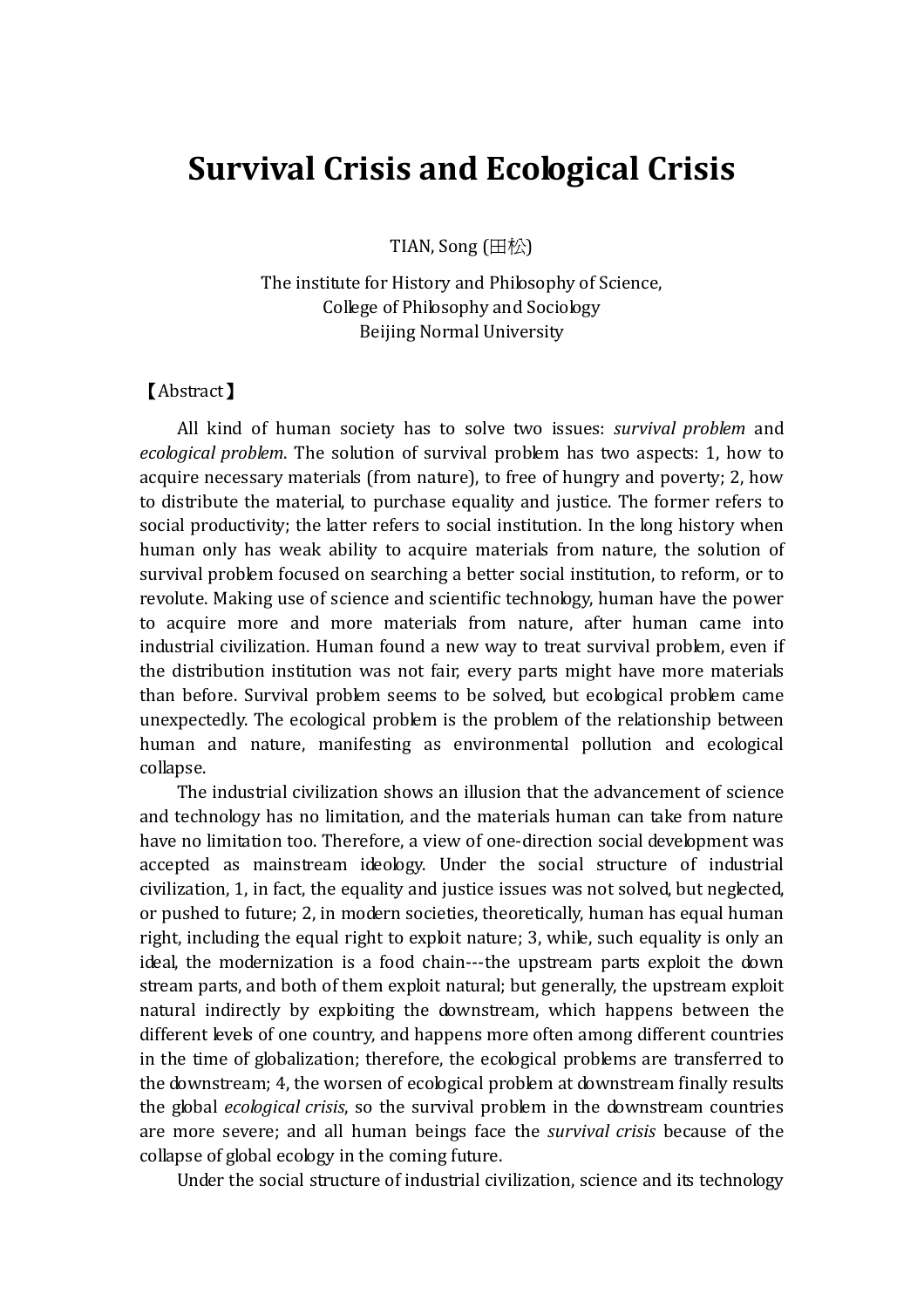cannot solve any one of the two crises. In the society of industrial civilization, 1, the capital proliferation is the most important thing above all, even the validity of governments are built on the continuous increasing of economy;  $2$  science and its technology have to serve for the capital proliferation: those which can help capital proliferation are easier developed out, and easier to be used; 3, such technologies

generally originated from the mathematical and physical science which are based on the view of mechanism, and its application must destroy the integrity of the

natural and result environmental problem  $:4$  , the role of science community were

changed---science community is at the first a community with common economical interests, then a knowledge community, but never a moral community; 5, as an interest community, it tries to maximize its interests, naturally, it may try to strengthen its constitutional position in social structure that it may acquire more social resource; and try to cooperate with economical power and political power.

Seeing from such a perspective, most new technologies, such as so-called clean energy, are used first as means of capital gambling, or tools of new capital conquering old capital. Their applications might be good for the environment of some specified place within a certain period, but they will make the global ecological crisis more severe.

Modern societies generally have the ideology of worshipping energy so that the solution of energy problem is regarded as the key of all other problems. While, considering the limitation of the earth, and the garbage problem, the solution of energy problem won't be the blessing of human being, but the curse.

Human has to find a new way of civilization: ecological civilization. The ecological civilization won't come to reality by the repairing and repatching of industrial civilization. It needs, 1, to criticize the industrial civilization completely; 2, to learn from tradition.

This civilization needs a totally reconstruction.

[key words] ecological crisis, survival crisis, ecological civilization, industrial civilization, science community.

# 生存危机与生态危机

田松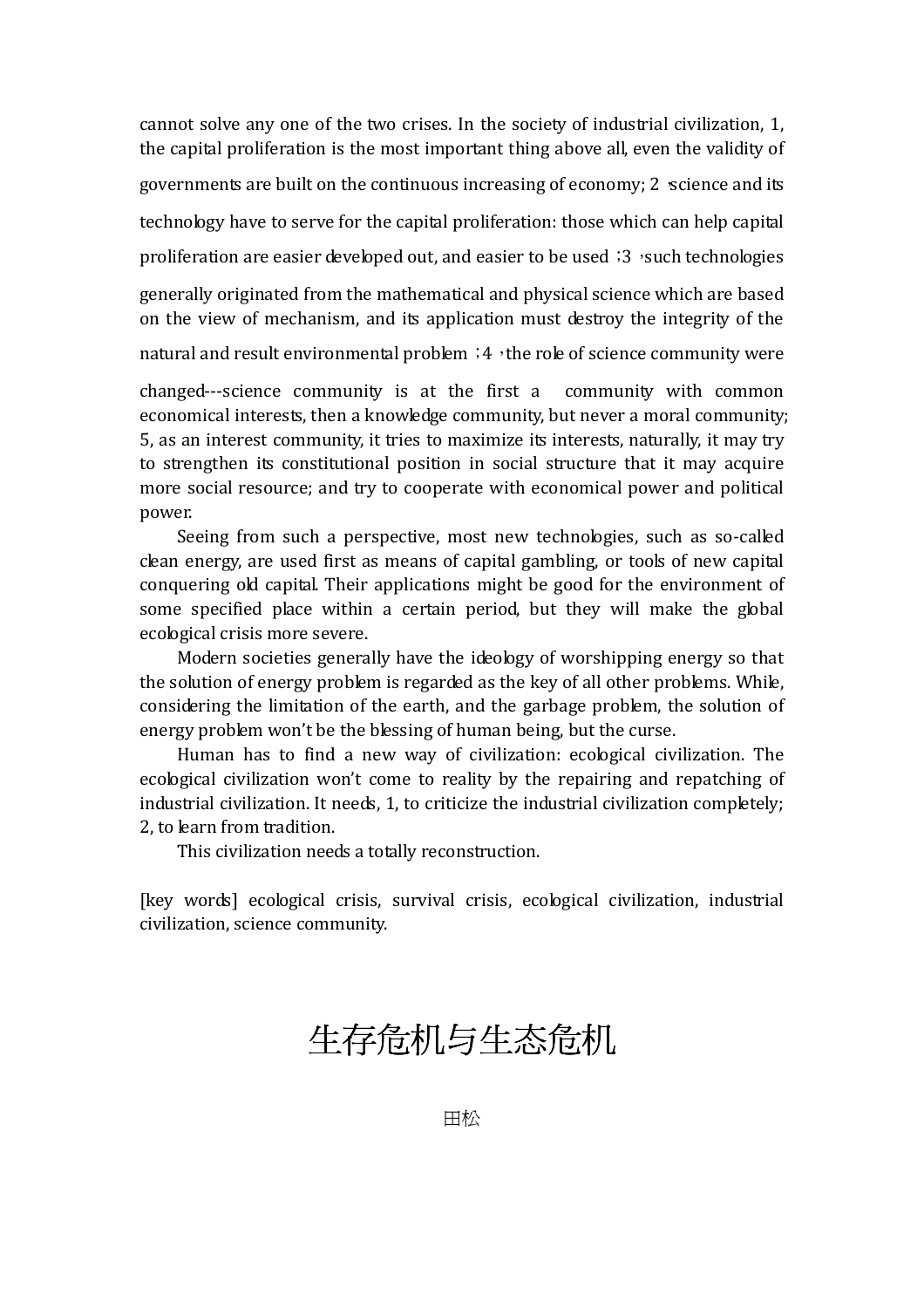#### 北京师范大学哲学与社会学学院

### 【内容提要】

人类社会面临着两重问题,生存问题(survival problem)和生态问题 (ecological problem)。所谓生存问题是指人类自身的问题,包含两个层面:一 是如何获得生存必需的物质, 免于饥饿、贫困; 二是如何分配所获得的物质, 追 求公正、公平。前者关乎生产力,后者关乎社会制度。在人类的能力相对弱小的 漫长历史中,生存问题的解决主要在于寻找更好的社会制度,或者改良,或者革 命。进入工业文明之后,人类利用科学及其技术,可以从自然中获得越来越多的 物质,生存问题的解决有了一个新的方向。即使分配不公平,每一方也能获得比 从前更多的物质。生存问题得到了缓解。但是,生态问题却不期而至。所谓生态 问题,是人类与自然的关系问题,表现为环境污染,生态破坏。

工业文明给人造成一种假象,似乎科学和技术的进步是没有上限的,人对自 然索取也可以是无限的,于是有以物质获取为指标的单向社会进步观。在工业文 明的社会框架下,1,人类社会内部的公正公平问题并未真正解决,而是被忽略 了,或者被推到了未来;2,现代化国家中,名义上,人有天赋平等的权利(人 权),其中包括向大自然索取的权利;3,这种平等只是一个理想,现代化是个食 物链,上游压迫下游,上游与下游共同压迫自然,上游对自然的压迫也常常是通 过压迫下游来实现的,这种情况发生在一国之内的不同阶层,在全球化的当下更 发生于国与国之间,生态问题向下游转移;4,下游的生态问题最终导致全球性 的生态危机 (ecological crisis),首先导致下游的生存问题逐渐严重,而全球生 态的崩溃,最终使全体人类陷入严重的生存危机(survival crisis)。

在工业文明框架下,科学及其技术无法解决任何一重危机。因为,在工业文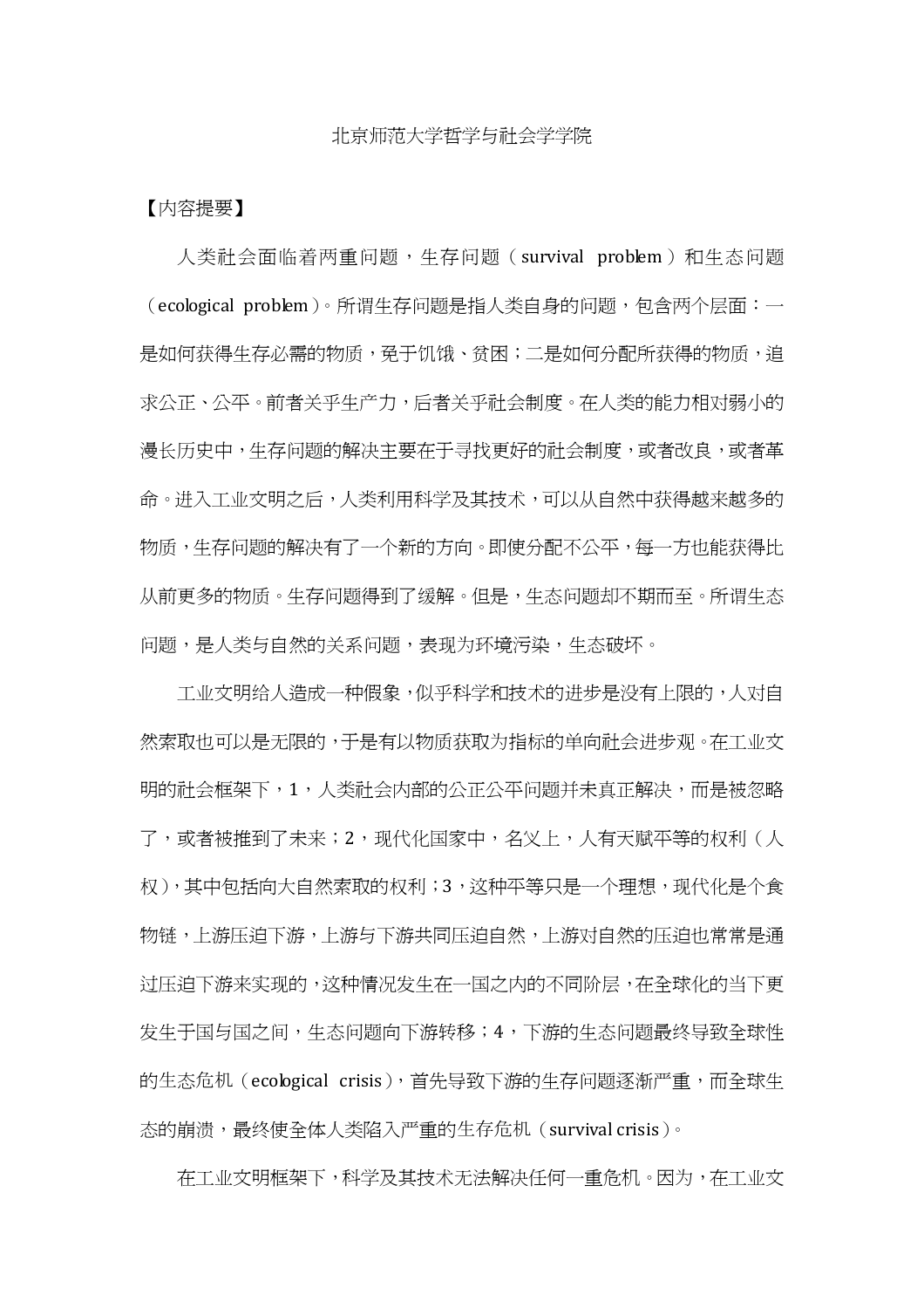明的社会中,1,资本增殖占据核心地位,连政府的合法性都建立在经济的不断 增长之上;2,科学及其技术必然为资本增殖服务——那些能够满足资本增殖的 科学和技术更容易被开发出来,也更容易得到应用;3,这些技术都源自于建立 在机械自然观之上的数理科学,其应用必然破坏自然的整体性,导致环境问题; 4,科学共同体的角色发生了变化——科学共同体首先是利益共同体,然后才是 知识共同体,从来不是道德共同体;5,作为利益共同体,科学共同体同样要力 图使其利益最大化,则:a,利用其话语地位,强化其在社会结构中的地位,获 取更多的社会资源;b,与资本结盟,与权力结盟。

从这个角度看,大部分高新技术,比如所谓的清洁能源,只是资本博弈的手 段,是新资本战胜老资本的工具,它们可能在某个时段对某些地区的环境有好处, 但必然使全球性的生态危机更加严重。

现在社会普遍有能源崇拜的思想,似乎能源问题解决了,一切问题都可随之 而解。考虑到地球有限,考虑到垃圾问题,能源问题的解决将不是人类的福音, 而是灾难。

人类必须寻找一个新的文明方式——生态文明。生态文明不可能通过对工业 文明的修修补补来实现。生态文明的建设需要,1,对工业文明进行彻底的批判; 2,从传统中汲取滋养。

这个社会需要彻底的改造。

【关键词】生态危机,生存危机,生态文明,工业文明,科学共同体

人类社会一直面临两个问题,生存问题(survival problem)和生态问题 (ecological problem)。以往,人们关注的是前者,人类需要解决贫困和饥荒问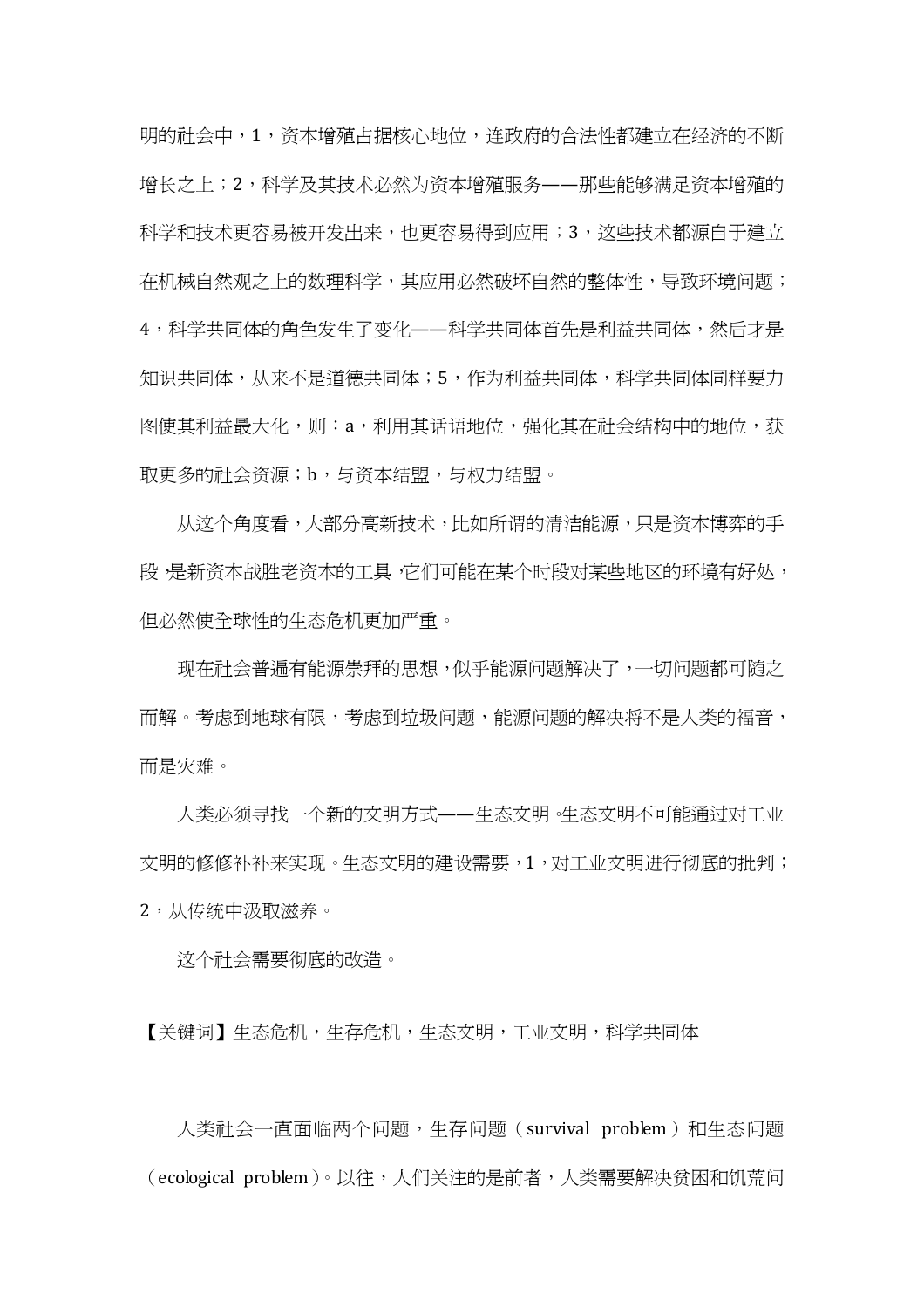题,需要解放被奴役的个体和群体,实现人类社会内部的公平、公正,求生存, 求正义,求幸福。在人类的能力相对弱小的漫长历史中,人类从自然中索取的物 质是有限的。不过,民不患寡而患不均。人类解决生存问题的方式是寻找更好的 社会制度,或者改良,或者革命。在进入工业文明之后,人类拥有了科学及其技 术,可以更高效地砍树、开矿、挖渠、筑坝,从自然之中掠取资源为人类所用。 人类的总体财富大幅度地增加,水涨船高,即使分配仍然不公平,被剥削者的实 际所得,也会大大增加。经济学术语叫做把馅饼做大,同样是馅饼的一个角,可 能会大过以前的整个馅饼。在单向进化的社会发展观之下,人类不断追求更大的 馅饼,更多的物质财富,把这叫做进步,发展。人类内部的生存问题似乎得到了 缓解。

然而,进步和发展有着其天然的上限,即地球本身。地球有限,不仅能源有 限,资源有限,容纳垃圾的能力也有限。这是我们讨论一切问题的背景。

生存问题的缓解只是在一定区域一定范围内成立。先行进入工业化的国家和 地区,不仅提高了向自然索取的能力,也提高了掠夺和侵占其它国家和地区的能 力。在现代化和全球化过程中,这两者是并行的。而且,其索取自然,往往也是 通过掠夺其它国家和地区来实现的。这个过程发生在国与国之间,也发生在一个 国家内部。传统地区在工业文明入侵之后,丧失了传统的生存方式,只能从下游 加入工业文明的链条,为其上游提供能源和资源,并接受其上游的垃圾。所以实 际上,人类社会内部人与人之间、国与国之间的贫富差距在加大而不是在缩小, 分配不平衡在加剧而不是在减缓。相对贫困更加严重,绝对贫困的人群依然存在 于世界的各个角落,存在于大都市的边缘。

尤为严重的是,在这个过程中,生态问题不期而生,愈演愈烈。直至出现全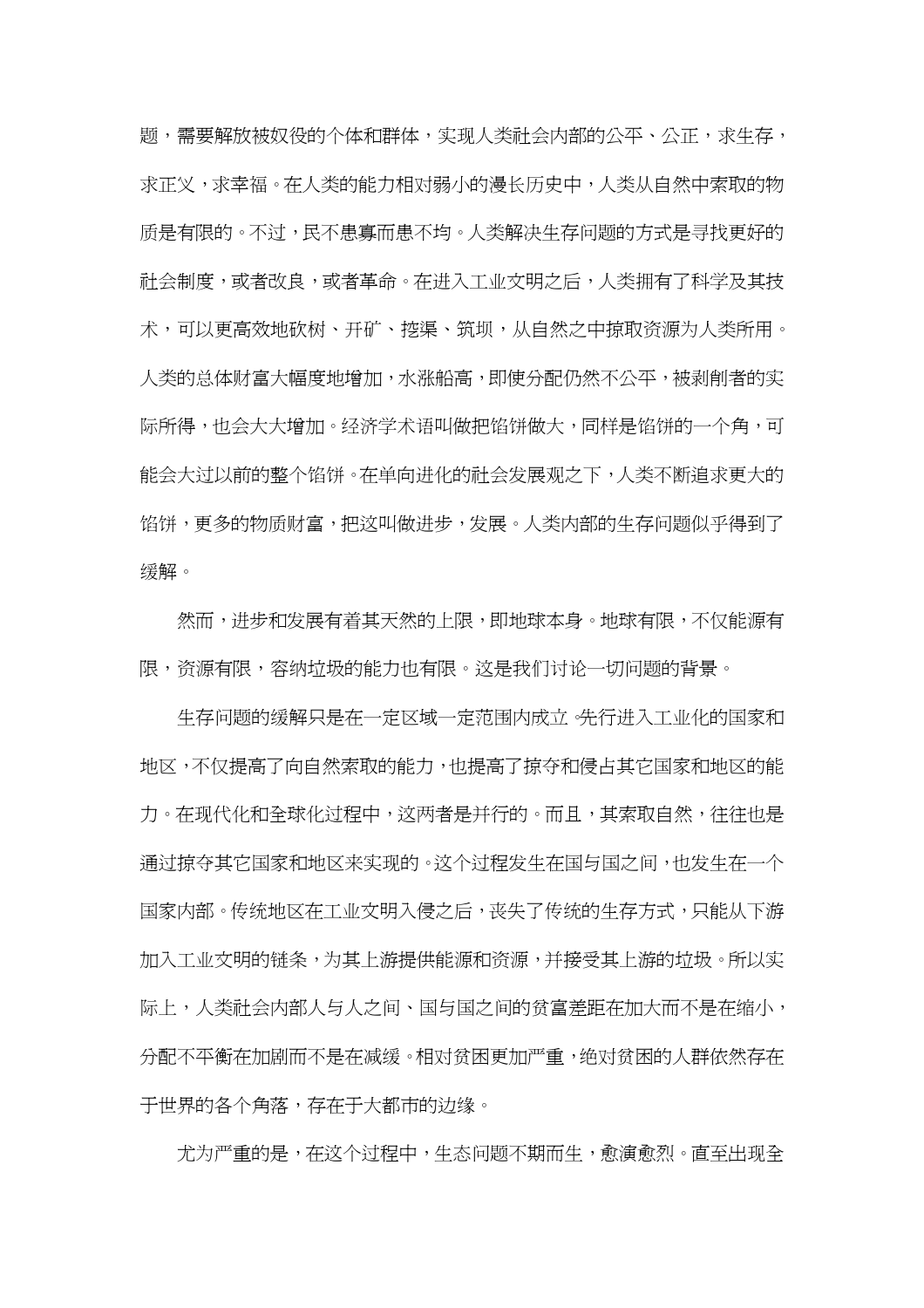球性的生态危机 (ecological crisis),也使人类整体面临着严重的生存危机 (survival crisis)。工业文明的列车呼啸向前,在前方不远处,就是万丈深渊。

人类社会正处于前所未有的尴尬与彷徨之中。一方面,人类希望兑现工业文 明的承诺,不断进步,不断发展,获得更多的物质,至少,要维护已经获得的舒 适便捷的生活。为此,要保持工业文明既有的生产方式,继续挖油井,开矿山; 也要保持工业文明既有的社会结构,一切以经济为中心,把发展经济视为头等大 事,刺激出口,拉动内需。另一方面,人类又试图缓解生态问题,节能减排,重 建人与自然的和谐关系。然而,这两个方面存在着根本性的冲突。

也有人试图寻找第三条道路,鱼与熊掌兼得,既不放弃现有的生活方式,又 不至于让生态问题进一步恶化。人们本能地寄希望于科学,希望科学能够给出新 的技术来解决当下的问题,试图用科技无限来化解地球有限。这在根本上是个幻 觉。比如能源技术,所谓的清洁能源可能在短期在局部起到一定的作用,但是从 长期看,必然导致新的环境问题。

科学一向被认为是解决问题的灵丹妙药,一旦人类社会发生了什么问题,人 们本能会期待科学及其技术能够给出解决方案。科学家也总是许诺,他们将会发 明某种科学或者技术,来解决当下所面临的某一个问题,然而,问题在于,人类 当下所面临的这个问题,恰恰是当初科学家为了解决另一个问题而发明的某种技 术导致的。

自工业文明起步以来,科学以及科学家的角色已经逐渐发生了变化。

从古希腊到中世纪,科学相当于自然哲学,这时的科学,可以说它的目的是 为了探索自然奥秘,是为了满足人类"神圣的"求知欲和好奇心。社会对于科学和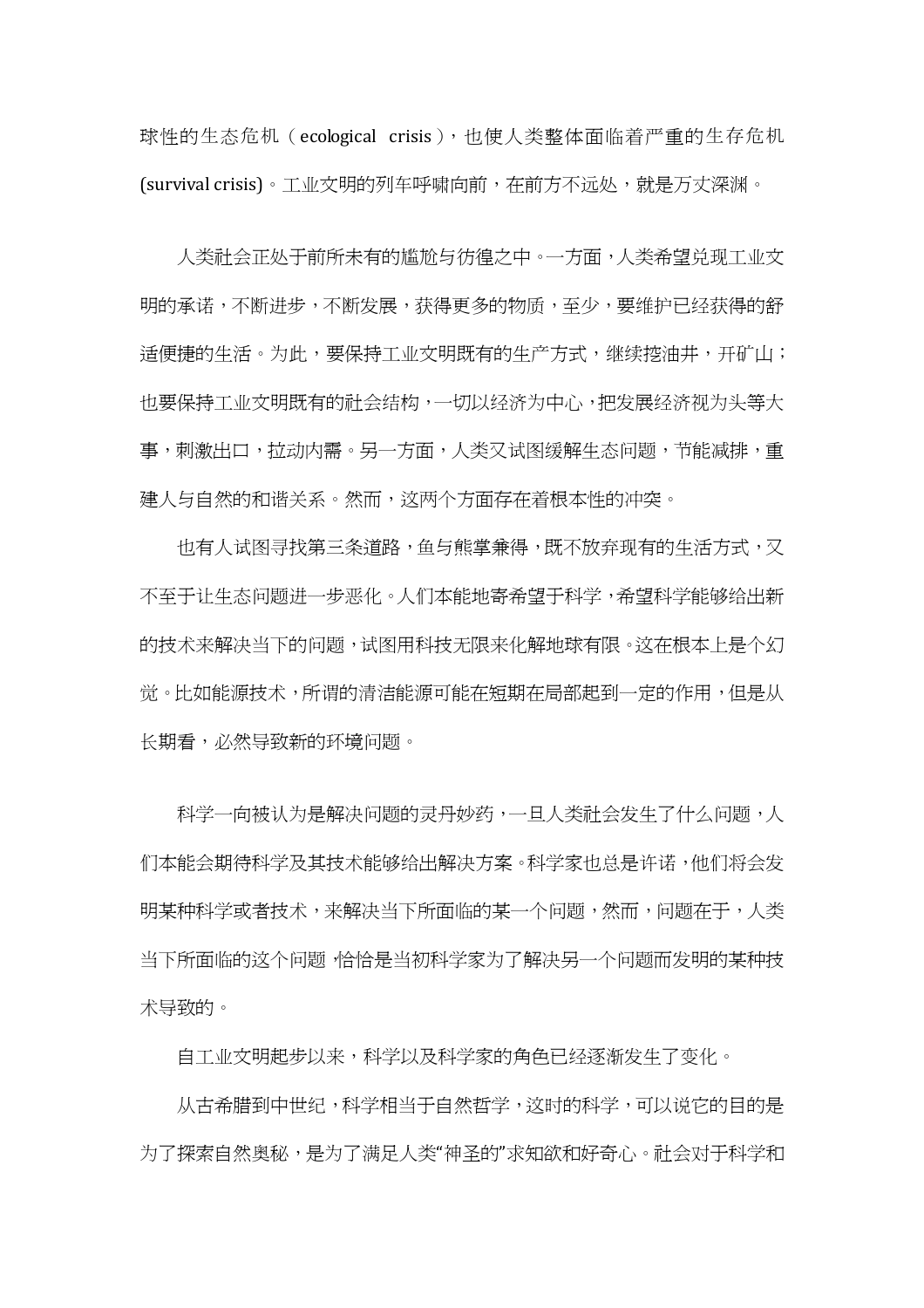科学家也没有具体的要求。丹麦国王送给第谷一个岛,资助他在上面建天文台, 终身从事天文学研究,就如同资助一位画家,一位音乐家,并没有期望从他的天 文学中获得物质方面的回报。进入工业文明之后,科学逐渐成为社会建制的一部 分,资本家和国家投资科学,不是让科学家满足其好奇心和求知欲的,而是要求 科学给予直接回报的。在工业文明的体制下,科学及其技术首先不是为了满足人 的需求,而是为了满足资本增殖的需求——只有那些能够满足资本迅速增殖的科 学和技术更容易被发明出来,也只有这样的技术更容易得到应用。于是,科学及 其技术从中世纪神学的婢女,堕落成了资本的帮凶。我们可以假设,某位从事转 基因的科学家认为转基因对人类及生态有害,反对这种技术,那么,他本人必然 被很快这个共同体所边缘化,乃至排除在外。我们也可以假设,某位水利专家认 为不应该在都江堰上游修水库,拒绝为紫坪铺水库设计图纸,那么,水电公司马 上就会找到其他的水利专家,顶替他的角色。所以,个别科学家的道德不足以改 变科学共同体整体的角色。

由于科学及其技术作为资本附庸的新角色,指望科学指望解决环境问题,生 态问题,注定落空。实际上,在我看来,目前的新能源运动,不过一如以往,是 新资本替代旧资本的手段,其最终仍然要为资本增殖服务的。

在工业文明的惯性中,能源问题被认为是重中之重,似乎只要有了足够的能 源,一切问题都可以迎刃而解。所以,我们一方面开发传统能源,一方面寻找新 的所谓清洁的能源。清洁的概念发生了很多变化,最初是指不排放二氧化碳的, 现在是不产生生态后果的。在这个新定义下,水电由于其明显的生态后果而被从 清洁能源的名单中划去。现在剩下的还有太阳能、风能、生物能源等等。不过, 在我看来,这些新能源无一例外将会产生新的问题,清洁能源不清洁。很多美国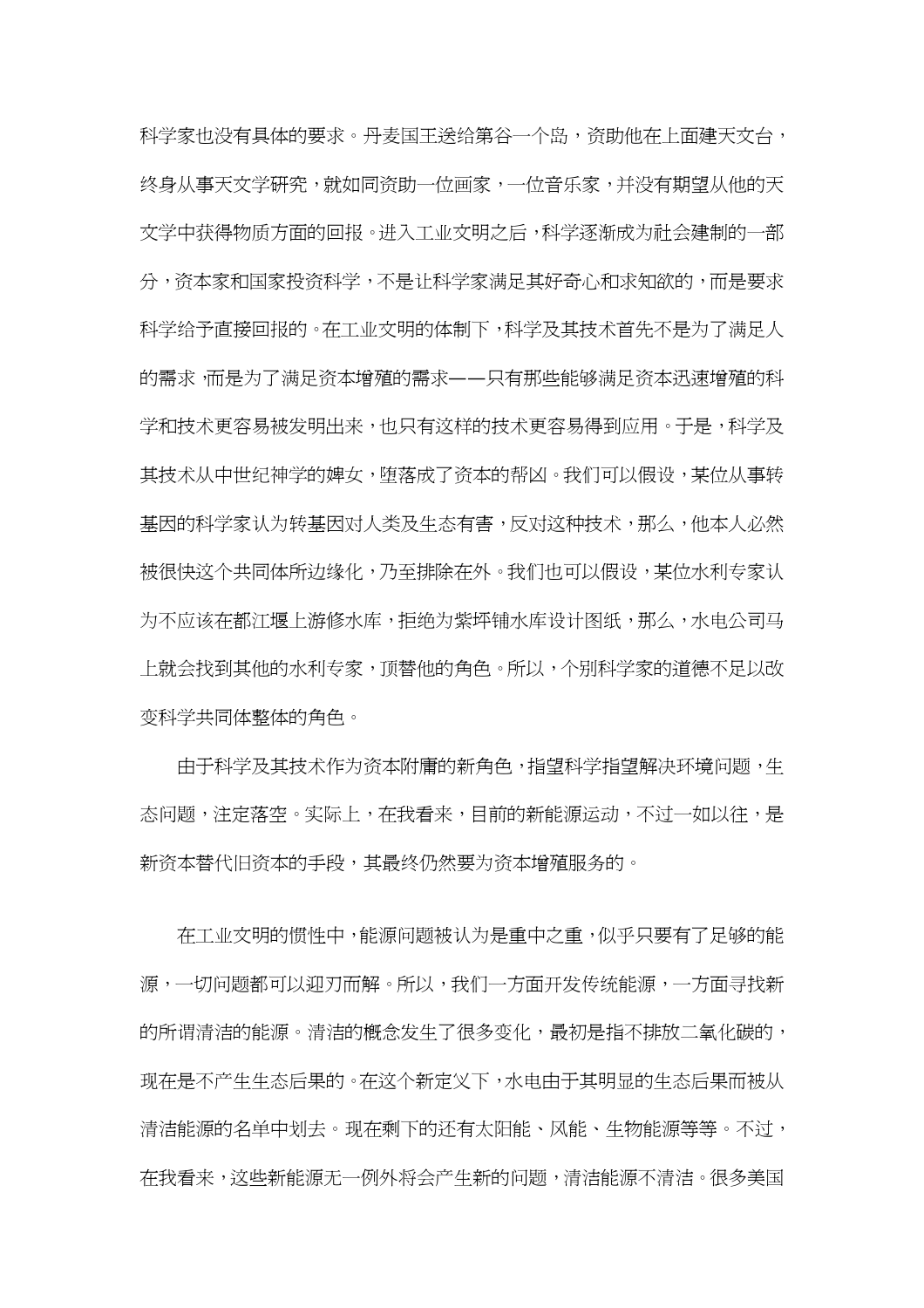人相信,这个世界需要建更多的核电站。但是,即使在美国本土,其核废料的处 理,仍然悬而未决。人类在向悬崖的最后冲刺中,又走上了钢丝。

机械自然观是工业文明中占据统治地位的自然观。它包括三个侧面 机械论、 决定论、还原论。三者相互关联,互相支撑。其核心在于,把自然界乃至人类社 会、人类生活,视为可以拆卸、可以掌控的机械。机器自然观在人类社会生活中 全面渗透,成为我们看待外部世界及自身行为的基本方式。一切在传统社会中完 整的过程,都可能被打散,被模块化,按照某些人的意愿加以改造和组装,甚至 整个社会都被重新建构。机械自然观是工业文明的认识论基础,它与大规模的机 械化生产是相一致的,是最有利于资本增殖的自然观。机械自然观之下的经济伦 理是以效率为中心的。机械自然观之下的环境伦理必然是人类中心主义的,自然 丧失其作为生命的主体性,是人类认识、利用、掌控的对象。这是当下全球性环 境危机、生态危机的意识形态根源。

古语云:是药三分毒,有一利必有一弊;新语云:作用力等于反作用力。一 项技术,力量越强,负面后果也会越严重。那些能够迅速满足资本增殖的技术必 然来自建立在机械自然观之上的数理科学,与大自然有根本上的冲突。从历史的 经验来看,科学的技术总是会落入这样的命运:短期有效,长期出问题;局部有 效,整体出问题。前者如化肥农药,刚用时增产飞速,十几年后,土地板结,粮 食大幅减产;后者如氯氟烃,用在冰箱里是绝好的制冷剂,却导致臭氧层出了一 个大大的空洞。目前无论是人们寄予希望的,还是争论颇多的那些指日可待或者 虎视眈眈的新技术,比如转基因技术、干细胞技术、克隆技术、纳米技术等,都 将无一例外地产生难以预料的生态后果,而且,由于其力量的强大,后果也会更